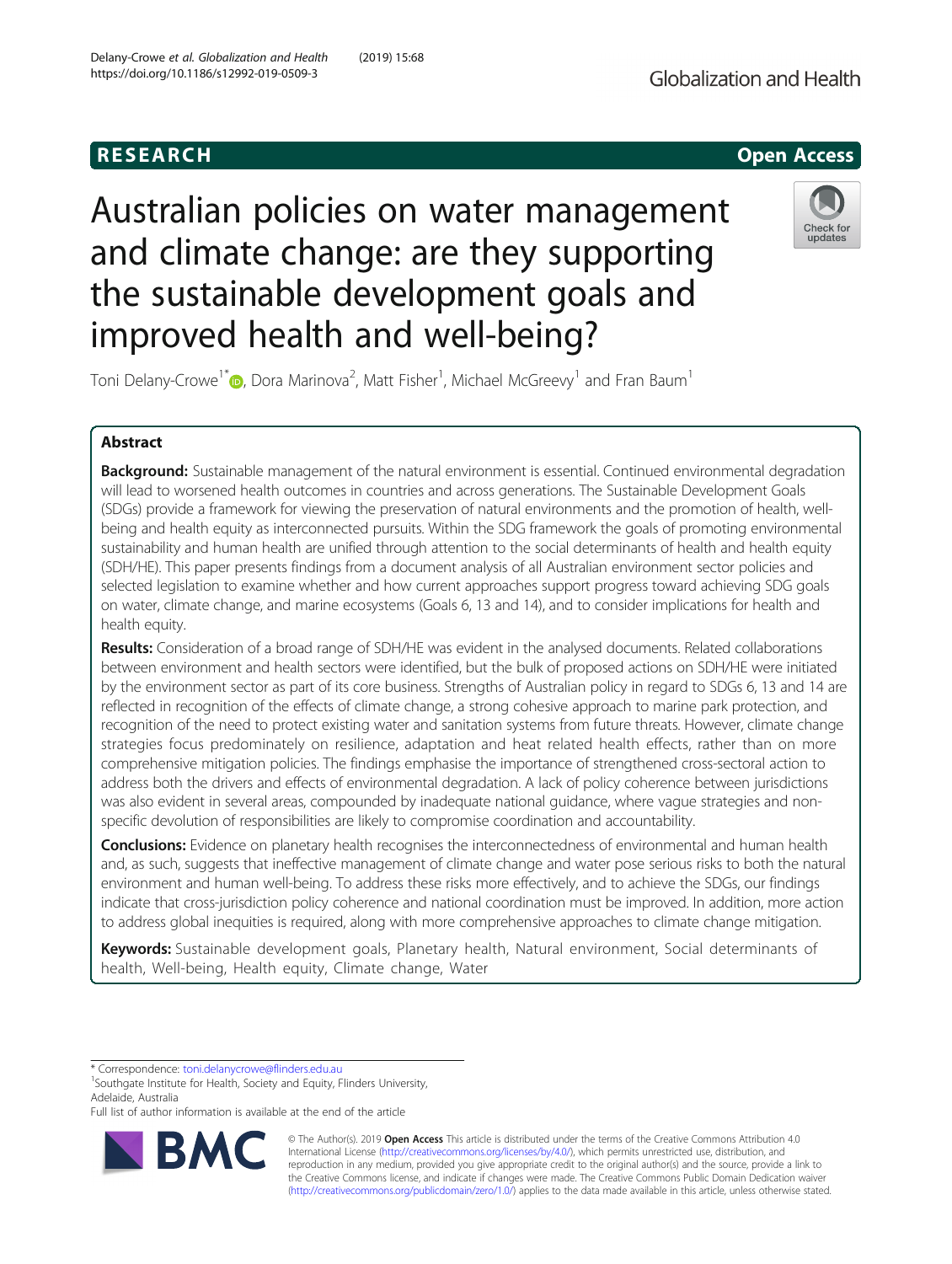#### Background

Human well-being is dependent upon the health of the planet. Sustainable management of the natural environment is essential to support the health and health equity of individuals and communities, and is, therefore, a necessary focus for public health efforts.

Australia currently ranks highly in terms of environ-mental performance globally [[1\]](#page-13-0). However the *Australia*: State of the Environment 2016 reports emphasised that if current environmental trends continue, the Australian natural environment will have deteriorated significantly by 2050 [[2\]](#page-13-0). The main pressures on the Australian environment are resulting from climate change, unsustainable land use and habitat degradation [\[2](#page-13-0)]. Australia is one of the world's most resource and carbon intensive countries, contributing to depletion of finite resources and climate change [\[1](#page-13-0)]. The detrimental effects of climate change in Australia (including rising temperatures, fluctuating climates, and rainfall changes) are becoming increasingly evident, as is a reduction in groundwater quality [\[3](#page-13-0)]. Biodiversity across ecosystems is also poor and worsening [\[1](#page-13-0), [3](#page-13-0)]. Recently Australia has experienced increased drought, a decline in the numbers of pollinators, and more regular extreme storms, which undermine food production [[2](#page-13-0)]. Some crops are also becoming less nutritious due to atmospheric and soil changes [[4](#page-13-0)]. Rising sea levels, ongoing demand for coastal land and severe weather events increase pressure on coasts [\[3,](#page-13-0) [5\]](#page-13-0). Pollution in Australian oceans is increasing, and climate change is warming and acidifying ocean waters, compromising marine ecosystem stability and diversity [[6\]](#page-13-0). All of these trends also threaten human well-being, particularly by increasing the risk of natural disasters and detrimental climate changes, while potentially reducing access to clean air, safe drinking water and adequate food resources [\[2](#page-13-0)]. Such threats may lead to increased chronic and acute disease, particularly type 2 diabetes, obesity and overweight as well as cancers, heart disease and cardiovascular diseases, and reduced life expectancy [\[2](#page-13-0)]. With natural systems currently being degraded to an extent that is unprecedented in human history, both in Australia and around the world [[7\]](#page-13-0), there is an immediate need for action.

The United Nations' 2030 Agenda for Sustainable Development  $[8]$  $[8]$  views the preservation of natural environments and the promotion of human well-being and health equity as interconnected pursuits. The Agenda consists of 17 Sustainable Development Goals (SDGs) and 169 targets that countries across the world have committed to achieve by 2030. Achieving the goals requires countries to strike a balance in integrating social, economic and environmental pursuits. Recognition of human rights underpins the agenda, requiring partnerships between sectoral areas to ensure a standard of living for all that is adequate to sustain well-being. One of the SDGs, Goal 3, focuses explicitly on human health. However, all SDGs are interconnected, and almost all goals have some connection to the systems that influence human well-being and health equity- including governance of the natural environment [[9,](#page-13-0) [10](#page-13-0)]. Recognising the interconnections between SDGs is imperative to mobilise resources for responsible environmental stewardship that will also protect human wellbeing [\[9,](#page-13-0) [11](#page-13-0)].

Our research critically examined Australian governments' environment sector policies and the extent to which they do or do not address social determinants of health and health equity (SDH/HE). In this paper we draw on findings from the research to: a) examine whether and how the goals, objectives, strategies and values expressed in Australian environment sector policy and legislation documents will support action toward achieving three SDGs: 6, 13 and 14 (see Table [1\)](#page-2-0); and b) consider the implications of such actions (or inaction) for health and health equity. The three SDGs have been selected because they are directly related to the core business of government environment departments. However, it is recognised in our research and in World Health Organisation documents on the SDGs, including the Global Action Plan: Healthy Lives and Well-being for All 2019 [[12\]](#page-13-0), that environmental goals (and all goals) in the SDGs have clear links to the social determinants that influence human health, well-being and equity.

The analysis that is presented in this paper applies a planetary health perspective. Planetary health recognises that human health is inseparable from the broader environments and ecosystems in which individuals and communities live [\[7](#page-13-0), [13\]](#page-13-0). This idea stems from the traditional knowledges that have been passed on within Indigenous cultures since time immemorial [\[14\]](#page-13-0). Planetary health views health not merely as absence of disease, but as a state of complete wellness at all levels- local, national and global [\[14](#page-13-0)]. In 2015 the Commission on Planetary Health offered the following definition:

the achievement of the highest attainable standard of health, wellbeing, and equity worldwide through judicious attention to the human systems—political, economic, and social—that shape the future of humanity and the Earth's natural systems that define the safe environmental limits within which humanity can flourish. Put simply, planetary health is the health of human civilisation and the state of the natural systems on which it depends. [7, 1921].

This perspective situates human health within the context of the human made systems that are used to manage the environment. In doing so, it shifts environmental health risks, such as climate change and pollution, from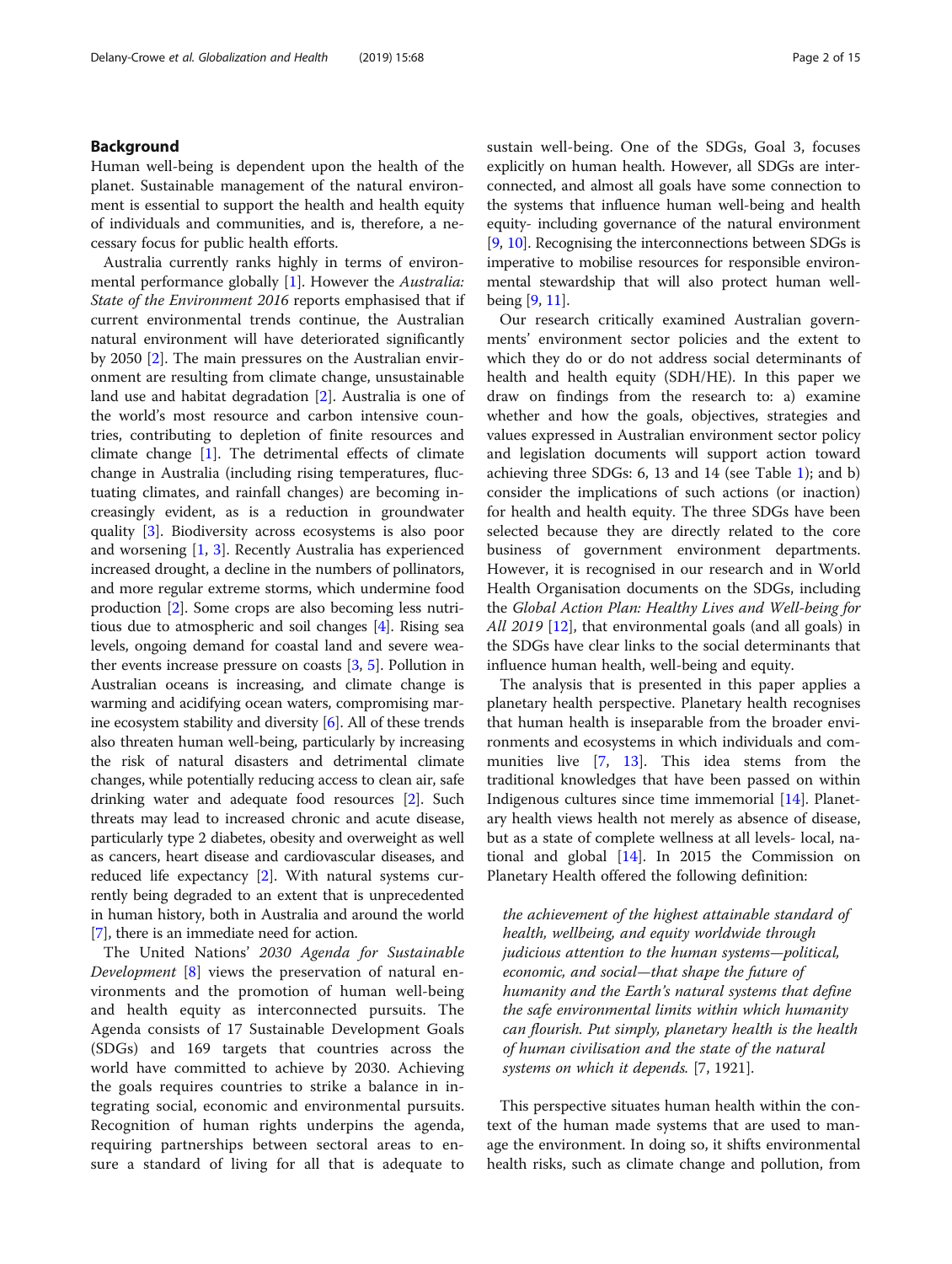<span id="page-2-0"></span>Table 1 Key focus areas of SDGs 6, 13 and 14

Source: [\[8\]](#page-13-0)

| Sustainable Development Goals                                                                             | Key focus areas for action                                                                                                                                                                                                                                      |
|-----------------------------------------------------------------------------------------------------------|-----------------------------------------------------------------------------------------------------------------------------------------------------------------------------------------------------------------------------------------------------------------|
| SDG 6: Ensure availability and sustainable management of<br>water and sanitation for all                  | Fresh water resource management, safe drinking water,<br>sanitation facilities, water scarcity, flooding, wastewater<br>management and efficiency of water use.                                                                                                 |
| SDG 13: Take urgent action to combat climate change<br>and its impacts                                    | Strengthen resilience and adaptive capacity to climate-related<br>hazards, mitigate risks where possible, lower greenhouse gas<br>emissions, improve education, awareness-raising and human<br>and institutional capacity, and implement early warning systems. |
| SDG 14: Conserve and sustainably use the oceans, seas<br>and marine resources for sustainable development | Sustainable use and conservation of oceans, overfishing,<br>ocean acidification, expansion of protected areas for marine<br>biodiversity, intensification of research capacity to preserve<br>marine resources and reduce marine pollution.                     |

being abstract forces to risks that can be understood, monitored, managed and mitigated by humans to realise positive change [\[7\]](#page-13-0). This dimension of planetary health justifies and encourages policy analysis as a research method because policy shapes how humans use and govern environmental resources. A planetary health perspective also asserts that humans live within a narrow "safe operating space of planetary existence" [7: 1921]. If the boundaries of that space are pushed too far, the conditions that currently sustain human well-being will be stretched beyond breaking point. This provides impetus for seeking policy change that will reduce risks to human health to fulfil an intergenerational responsibility to protect environmental systems, and allow future generations to thrive [\[7](#page-13-0)]. When it comes to protecting the natural environment, governments hold a lot of power and responsibility to act on behalf of the current and future generations. They exercise these through legislation but also through policies which guide action towards broader societal aims. This study analyses the policy landscape in Australia.

Interwoven throughout our policy analysis are references to neoliberalism. Miller and Orchard [[15\]](#page-13-0) discuss neoliberalism as an ideology that shapes public policy in Australia. Neoliberalism is based on the assumptions that sustained economic growth will have benefits that trickle down to benefit all people, and that free markets are most effective at achieving economic growth [\[15](#page-13-0)]. Neoliberalism also emphasises the importance of minimal state intervention in economic and social affairs [[15\]](#page-13-0), privileging individuals and businesses as entrepreneurial agents in generating capital and new markets. Miller and Orchard [\[15\]](#page-13-0) argue that the neoliberal values that shape Australian policy often conflict with social democratic values, such as equity and social justice. Neoliberal politics in Australia has been characterised by the use of state institutions and resources to promote and/or protect private interests. Neoliberal ideas and values have also been used to justify the absence of strong policies on environmental protection by instead privileging narrow economic goals and pursuits. Where relevant, the concept of neoliberalism is drawn upon in this paper to illuminate some of the values that inform the policies, and that operate to shape the policy directions analysed in this paper.

#### **Methods**

The research informing this paper examined how the policies of Australian governments in the natural environment sector influence population health, well-being and health equity [[16\]](#page-13-0). It was based on a document analysis of strategic policy documents from environment departments in the state/territory governments and the national government of Australia (current at September 2016). Legislative Acts were also selected where they covered an area not addressed by strategic policy. Policies and legislation documents were selected for analysis because they guide the work of government decision makers as they determine which actions will be implemented and prioritised.

#### Document sample

To identify the strategic policies and Acts, websites of relevant government departments in each Australian jurisdiction were searched between March and September 2016. A department was deemed relevant if it produced policy on any topic related to environmental protection or natural resource management. A list of relevant strategic policies and Acts was compiled from the website of each department. Documents were considered relevant if they were listed on the department websites at the time of the document search and appeared to still be active (i.e. not archived or superseded). Legislation was selected *only* if it covered areas of departmental policy that were not addressed by strategic policy from that department. The lists of policies and legislation were checked with public servants in each department to ensure currency and completeness. When additional strategic policies and legislation were suggested by public servants, these were added to the lists.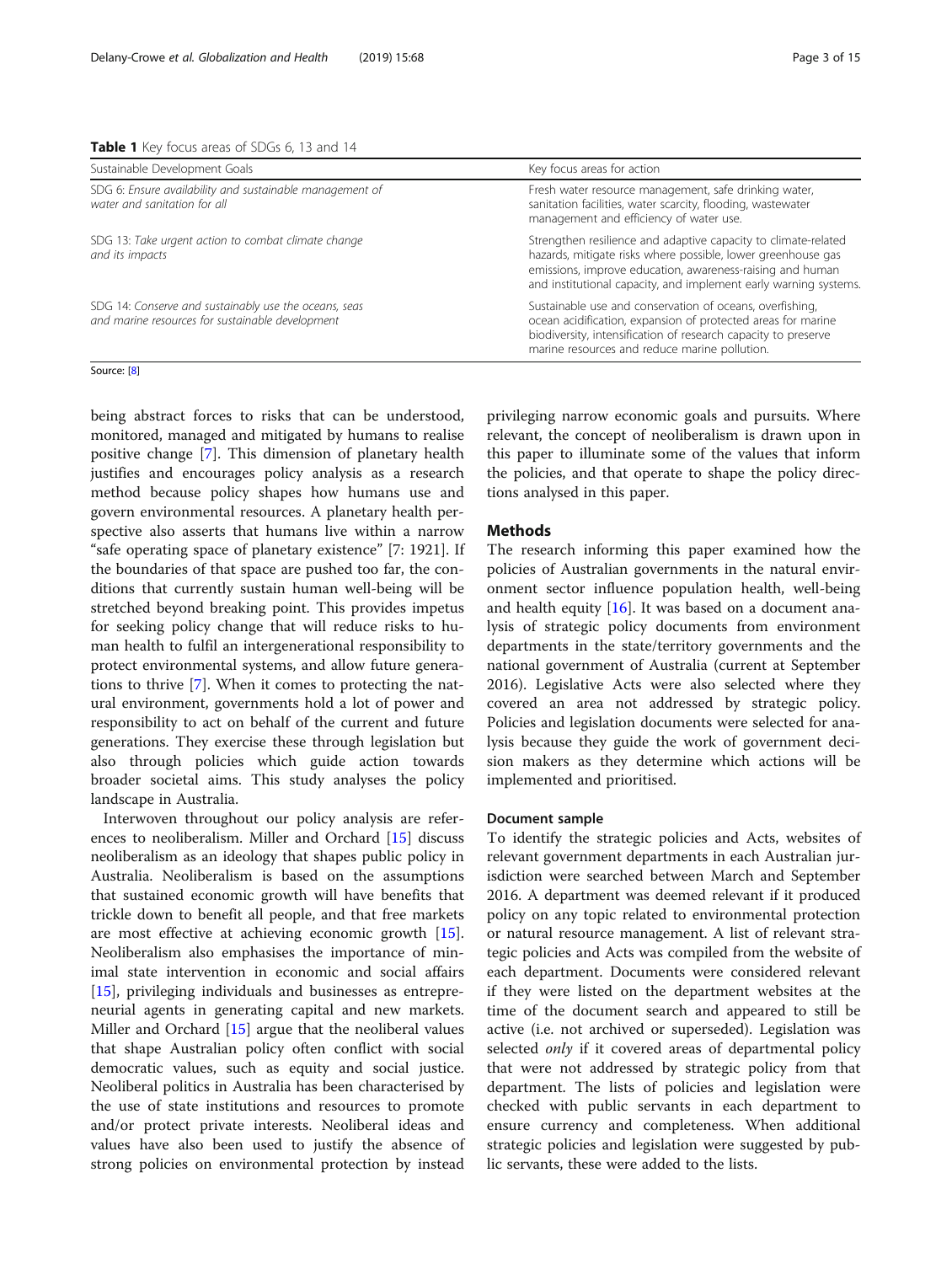The final sample consisted of 178 strategic policies and Acts. All these documents were analysed using a coding framework that links the problem framing, values, goals, evidence, objectives and strategies stated within the documents with the various aspects of social determinants of health and health equity (SDH/HE) (see Table 2).

#### Document analysis

Qualitative document analysis was employed to create a systematic procedure for reviewing and evaluating the structure, content and implications of the documents. Qualitative document analysis requires interpretation of data to elicit meaning and develop understanding about what is present and not present in the documents, and to what effect [[20\]](#page-13-0).

Each strategic policy and Act was entered into NVivo 11 and read at least twice. The first read was relatively superficial, aiding researcher familiarity. This was followed by a second reading which involved closer interpretation, with a focus on coding the content according to pre-defined categories (see Table 2). The framing of each strategic policy and Act was examined and the goals, objectives, strategies, and values articulated throughout were assessed to determine how and whether they aligned with the intent of progressing health, well-being and equity. Explicit mentions of words associated with health did not need to appear for segments of text to be coded. Instead, text interpreted as relevant to SDH/HE was also coded, guided by the list in Table 2.

The researchers identified silences within the strategic policies and Acts, where no aspect of the content could be coded into a particular category. Silences were also identified when the framing and goals of a particular document were inconsistent with its stated objectives and strategies, leaving some aspects relevant to health under-addressed or ignored within the proposed actions.

Peer-checking of the analysis occurred during regular team meetings between all authors, which involved collaborative re-coding and interpretation of policy segments. The implications of policy directions for population health, well-being and health equity were discussed during the meetings, as was the influence of ideology in shaping responses to environmental problems [\[21](#page-13-0)]. The final stage of the analysis involved checking the emerging findings against the SDG action areas to determine the extent of congruence, and identify areas where further action is required in Australian policy.

#### Results

This section begins with an overview of the main topics and SDH/HE that were addressed within the analysed documents. This is followed by a more focussed presentation of key themes that emerged during the analysis relevant to SDGs 6, 13 and 14.

## Australian environment policies address a broad range of topics and social determinants

The analysed documents address an extensive list of topics (see Table [3](#page-4-0)) clearly related to SDH/HE and indirectly or directly related to SDGs 6, 13 and 14.

Multiple links to the SDH/HE were identified in the documents during discussion of these topics, with some links made explicitly and deliberately. Analysis of the

Table 2 Coding framework applied during the qualitative document analysis process

| Focus area for coding                                                                                                     | Coding categories                                                                                                                                                                                                                                 | SDH/HE coded throughout all stages<br>of the analysis                                                                                                                                                                                                                                                                                                                                                                                                                   |
|---------------------------------------------------------------------------------------------------------------------------|---------------------------------------------------------------------------------------------------------------------------------------------------------------------------------------------------------------------------------------------------|-------------------------------------------------------------------------------------------------------------------------------------------------------------------------------------------------------------------------------------------------------------------------------------------------------------------------------------------------------------------------------------------------------------------------------------------------------------------------|
| Problem framing                                                                                                           | • What is the problem represented to be?<br>• What response is considered appropriate by the government?<br>• What else needs to be addressed?<br>• How does the sector understand the relationships between<br>their work and health and equity? | - Education<br>- Food<br>- Health systems<br>- Housing<br>- Distribution of income<br>- Stigma/discrimination<br>- Social relationships<br>- Social exclusion<br>- Transport<br>- Employment<br>- Welfare system<br>- Land/Country (interdependent<br>relationship between an individual<br>and their ancestral lands and seas)<br>- Gender<br>- Safety<br>- Culture<br>- Open space<br>- Natural environment<br>- Built environment<br>- Climate change<br>$[17 - 19]$ |
| Are the <b>values</b> stated in the document<br>consistent/neutral/inconsistent with:                                     | • health as a value<br>• health equity as a value                                                                                                                                                                                                 |                                                                                                                                                                                                                                                                                                                                                                                                                                                                         |
| Are the goals stated in the document<br>consistent/neutral/inconsistent with:                                             | • improved health as a goal<br>• improved health equity as a goal                                                                                                                                                                                 |                                                                                                                                                                                                                                                                                                                                                                                                                                                                         |
| Is the <b>evidence</b> that is used in the<br>document to make a case for action<br>consistent/neutral/inconsistent with: | • evidence on social determinants of health<br>• evidence on health inequities                                                                                                                                                                    |                                                                                                                                                                                                                                                                                                                                                                                                                                                                         |
| Are the <b>objectives</b> stated in the<br>document consistent/neutral/inconsistent<br>with outcomes to:                  | • improve average health<br>• reduce health inequities                                                                                                                                                                                            |                                                                                                                                                                                                                                                                                                                                                                                                                                                                         |
| Are the <b>strategies</b> stated in the<br>document consistent/neutral/inconsistent<br>with actions to:                   | • improve average health<br>· reduce health inequities                                                                                                                                                                                            |                                                                                                                                                                                                                                                                                                                                                                                                                                                                         |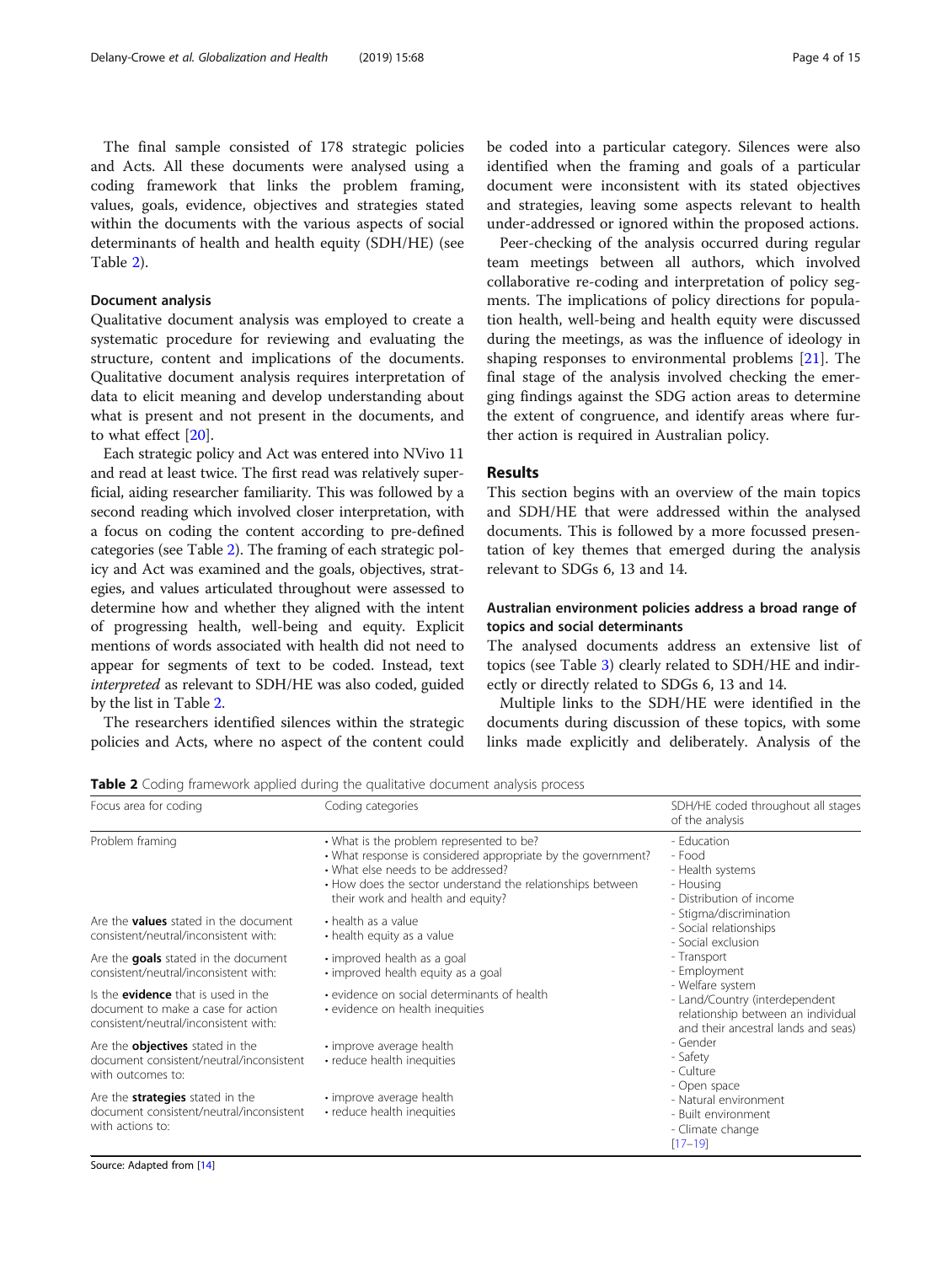#### <span id="page-4-0"></span>Table 3 Summary of main topics addressed by Australian environment sector policies

| Topic                                                             | Details of foci in the environment sector policies                                                                                                                                                              |  |
|-------------------------------------------------------------------|-----------------------------------------------------------------------------------------------------------------------------------------------------------------------------------------------------------------|--|
| Population growth                                                 | Size of population, where the population lives and how people live                                                                                                                                              |  |
| Climate change                                                    | As a risk to environment systems, economic productivity and human health                                                                                                                                        |  |
| Air pollution                                                     | Particularly as associated with increased population growth and car dependency                                                                                                                                  |  |
| Land use                                                          | Risks associated with land clearing, and potential environmental impacts of<br>new infrastructure developments                                                                                                  |  |
| Soil and water quality                                            | Implications for food production, industry, and health of species                                                                                                                                               |  |
| Water management and use                                          | Pertaining to a range of aqueous environments such as rivers, lakes, wetlands<br>and oceans. Management processes, human uses and associated risks                                                              |  |
| National parks and other protected areas,<br>such as marine parks | Importance of controlled use to support conservation, biodiversity, and tourism.<br>Economic opportunities associated with managed use of these areas                                                           |  |
| Renewable energy                                                  | As a green industry, with potential to reduce climate change impact and support<br>transition in employment                                                                                                     |  |
| Heritage and Crown land                                           | Preservation of historically and culturally significant sites, rules to permit culturally<br>significant activities in national parks, and co-management of land with Aboriginal<br>and Torres Strait Islanders |  |
| Habitat destruction                                               | As leading to species decline and/or extinction                                                                                                                                                                 |  |
| Resources exploration and production                              | Impacts of exploration for oil, gas and coal, and the associated environmental risks                                                                                                                            |  |
| Environmental events and disasters                                | Particularly bushfire and storms (but also floods and droughts). Often linked to<br>climate change                                                                                                              |  |
| Waste                                                             | Production of excessive waste, ineffective handling, waterway pollution and potential<br>for re-use                                                                                                             |  |

goals, objectives and strategies that surround explicit discussion of health within the documents suggests that drawing links between environment sector business and the promotion of population health assists environment departments to establish the importance of their work within the broader agendas of governments. This was particularly apparent in Victoria and South Australia with strong emphasis on the co-benefits produced by 'Healthy Parks, Healthy People' initiatives:

Healthy Parks Healthy People is encapsulated in four key principles:

• the wellbeing of all societies depends on healthy ecosystems.

• parks nurture healthy ecosystems.

• contact with nature is essential for improving emotional, physical.

and spiritual health and wellbeing.

• parks are fundamental to economic growth.

(Parks Victoria Shaping Our Future, page 4)

Climate change was also frequently linked to wellbeing both explicitly and implicitly, and to a potential

decline in future well-being. In most instances an explicit focus on the well-being of vulnerable groups was evident:

… climate change will have direct and indirect impacts on our health and wellbeing, particularly for vulnerable members of the community such as the elderly, those who live in remote settlements, the sick and people on low incomes. Health and community services will be affected across the state. (SA Prospering in a Changing Climate, page 8).

Most often though relationships between the SDH/HE and environment sector business were implied rather than explicit. The SDH/HE coded most frequently in the data were: built environment, climate change, education, employment, land or Country connection, open space and transport. For example, discussion of employment was prominent in policies from all jurisdictions, especially in regard to the potential benefit of "Supporting and promoting the employment of Aboriginal staff within natural resource management" (NSW Fisheries Strategy and Implementation Plan, page 3). Fears about employment loss as a result of industry transition to cleaner fuels were directly countered by strategies to support increased employment in the renewable energy industry. Similarly, use of more ecologically sustainable waste technologies was advocated on the basis of employment generation: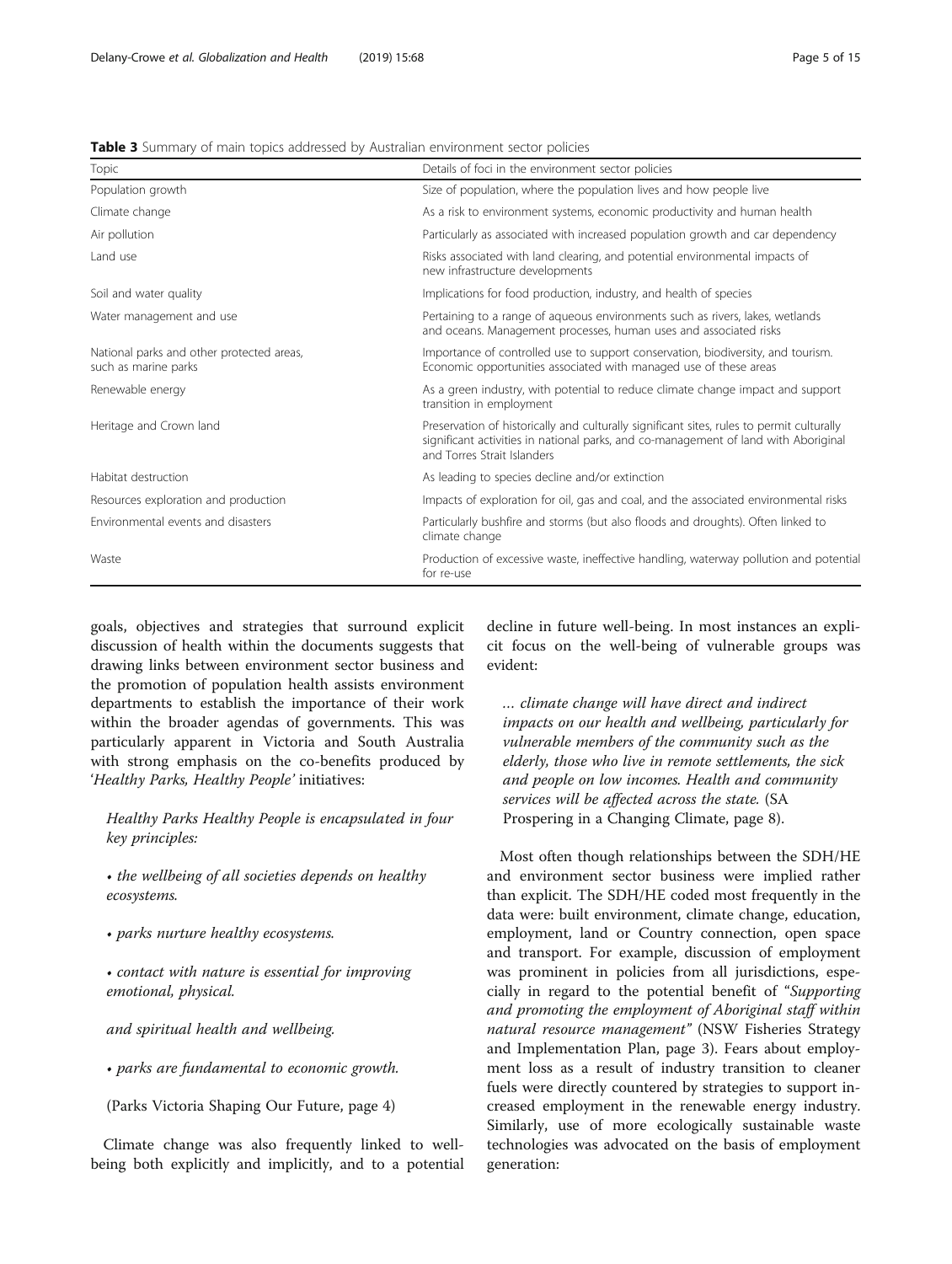… there is often a lost employment and economic opportunity in disposing resources to landfill instead of reusing them. The Government will review the Tasmanian Waste and Resource Management Strategy to incorporate actions (Embracing the climate challenge Tasmania's climate change action plan, page 33).

During the analysis it became clear that countering such fears was one of the primary means through which the creators of the documents justified shifts in government policy away from practices that may support economic development, but damage the environment. Carefully balancing priorities appeared essential to garner support for new initiatives, because justifications based solely on the intrinsic value of environmental conservation may not have been sufficiently well aligned with governments' neoliberalist economic agendas.

## Strong emphasis on preserving safe water and sanitation, but fragmented approach

Ensuring effective management of water and sanitation in all countries is imperative to realise SDG 6, and support health [\[22](#page-13-0)]. In general Australian drinking water and sanitation standards are high; however, the analysis identified several pressures on the sustainability of reliable, affordable and safe service provision. These include population growth, climate change and ageing infrastructure. Governance of drinking water and sanitation systems in Australia is also complicated by the diversity of systems that exist in different jurisdictions:

Local government or local government businesses mostly provide drinking water and sewerage services, while the Queensland Government provides some bulk water supplies. While diverse in ownership, the sector also ranges in size and capacity. The largest service providers in South East Queensland service a population of more than one million people, while very small service providers serve some of the world's most remote areas in the arid west and wet tropical north. Regardless of size and geography, every service provider needs to deliver services when, where and how they are needed by their local community. (WaterQ: a 30-year strategy for Queensland's water sector, page 7).

Under the Australian Constitution the states/territories have ultimate responsibility for managing water resources. However, the Commonwealth government also plays a role in developing national strategies because many of the pressures facing water and sanitation supply in each jurisdiction stem from nation-wide issues. Document analysis revealed that governments in all jurisdictions recognise that strengthened, coordinated action is required to ensure a clean sustainable drinking water supply. However, the findings also suggested that current systems are at odds with this because regulatory, governance and pricing mechanisms vary greatly across jurisdictions. Furthermore, the increasing privatisation of services has resulted in a loss of some direct control by governments, further complicating governance of water and sanitation, and management of their human-health impacts.

Much of the discussion in the analysed documents pertained to water and sanitation systems in urban areas. Less attention was directed to rural and remote locations where standards are often below that of urban areas due to poorer infrastructure, remoteness and more extreme climate conditions [\[23](#page-13-0)]. The documents remained almost completely silent on actions to address the greater expense and lack of reliability of services in very remote parts of Australia, which disproportionately affects Aboriginal and Torres Strait Australians, further reinforcing existing social and health inequities [\[24](#page-13-0)].

Drought, rising salinity and rainfall changes are future threats that were discussed in the documents as more likely in Australia as a result of climate change. These factors were identified in all jurisdictions as having the potential to compromise the future quality of Australian drinking water supplies, demanding innovative solutions:

Extreme drought in the Murray-Darling Basin and the Mt Lofty Ranges has meant we can no longer use water as we have in the past  $-$  we need to be more efficient and much wiser when using our most precious resource … In future, our water supplies will feature climateindependent water through desalination. This ensures a portion of our water needs is guaranteed, despite increasing climate variability expected in future. (SA Water for Good Plan, foreword).

While climate change is an ever-present threat to water systems, the extent to which effective and innovative action will eventuate to mitigate climate change is questionable. Thus, our analysis suggests that fragmented governance of water and lack of action on climate change are key risks to Australia's capacity to contribute to SDG 6 and ensure universal access to safe water supply, which as water is a determinant of health will also undermine achievement of SDG 3 (Achieving good health and well-being).

## Climate change: considerable attention, but selective focus

In regard to SDG 13, all jurisdictions besides Queensland had policy/ies dedicated to action on climate change  $(n =$ 10). Furthermore, the need for action on climate change was expressed in nearly all documents ( $n = 124$  of 178), even where the documents were primarily focussed on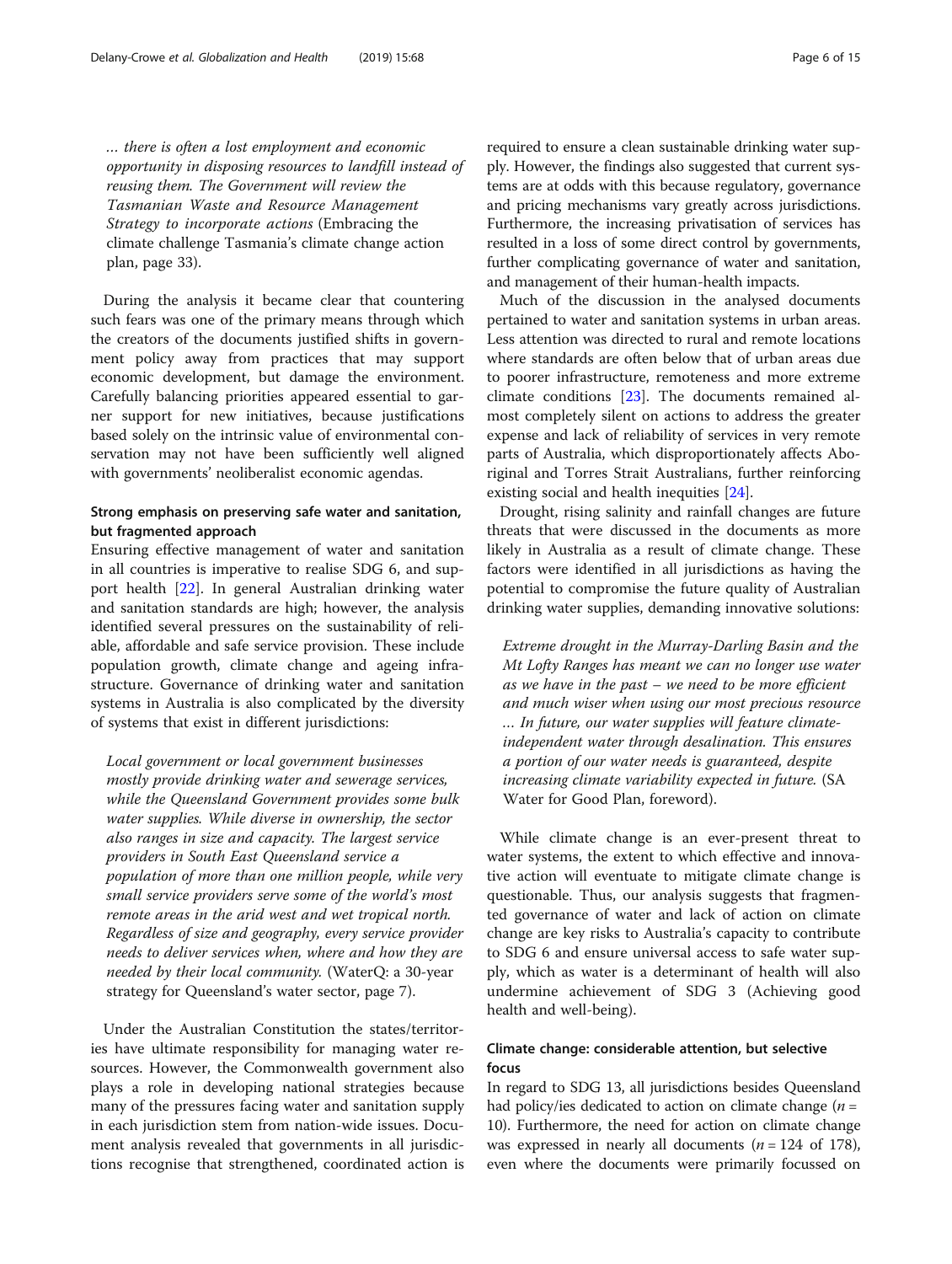other topics. In the initial problem framing sections of the documents a broad array of climate change causes and impacts were identified:

Our climate is warming at an unprecedented rate, largely as a result of human activity, and is already 1 °C higher than it was 100 years ago ... The atmosphere and oceans have warmed, the amounts of snow and ice have diminished, and sea levels have risen. These changes are having, and will have, widespread impacts on human and natural systems. (ACT Climate Change Adaptation Strategy, page 8).

Much of the explicit discussion about climate changerelated health impacts was on the implications of rising temperatures and heatwaves, including more frequent heat-related illnesses and an increased prevalence of vector-borne diseases. Drought was also discussed frequently, with farming communities identified specifically as a vulnerable population. Less direct pathways between climate change and determinants of human health were mentioned only sporadically across the documents. Such pathways include climate change-related psychological stress contributing to mental ill-health and health risks from more frequent or severe weather-related events, including floods, bushfire, and storms [[4\]](#page-13-0). The links between climate change and increased risks for social dislocation resulting from rising sea levels in Australia and neighbouring island countries were seldom discussed. Similarly the potential for climate change to contribute to food insecurity due to water insecurity and soil quality depletion was rarely mentioned [\[4](#page-13-0)]. Thus we found considerable attention to climate change in Australian policy, but generally inadequate examination of the complex relationships between climate change and social determinants of health.

In addition, the analysis indicated that far greater emphasis was placed on outlining climate change risks, rather than coherent, meaningful plans for action. To illustrate this trend, data on the topic of ocean acidification (relevant to SDG 14) will now be examined.

## Acidification of oceans: problem statements with few progressive mitigation strategies

Ocean acidification was identified as a concern in 17 of the documents. It was consistently linked to climate change, and explained as resulting from increased atmospheric concentrations of carbon dioxide. Acidification is problematic, particularly because it disrupts growth within marine ecosystems and impedes oceanic uptake of atmospheric carbon dioxide, potentially exacerbating climate change [\[25](#page-13-0)]. These environmental effects have major implications for food security and climate change as SDH/

HE. Despite recognition of the risks associated with acidification, and understanding of the mechanisms by which it occurs, the inclusion of strategies for action was inconsistent, with few direct actions proposed in most of the 17 documents, and responsibility deferred to other areas of sectoral/government activity.

Where strategies for action were outlined, these were usually superficial and/or a continuation of actions that have already been implemented for a significant period, despite acidification continuing to increase since those actions commenced. An example comes from the Australian Government Reef 2050 Long-Term Sustainability Plan, which establishes clear relationships between acidification, climate change and environmental decline, suggesting dire consequences:

The biggest long-term threat to coral reefs worldwide is climate change and the Great Barrier Reef is no exception. Damage to reefs as a consequence of climate change comes from ocean acidification, sea temperature increases, altered weather patterns (such as more intense storms) and rising sea levels. (page 22).

Future predictions indicate sea level rises and temperature increases will continue, the pH of the ocean will gradually decline and weather will be more severe. (page 10).

The few strategies outlined to address ocean acidification in the Plan include repeated water sampling to provide "Reef managers with information on where, when and how ocean acidification is affecting the Reef" (page 61), and continued "constructive participation in the United Nations Framework Convention on Climate Change (UNFCCC) and its Kyoto Protocol; through practical cooperation with regional partner countries; and through supporting developing countries to take actions that reduce emissions" (page 61). The Government also committed to a modest objective of reducing emissions to "five per cent below 2000 levels by the year 2020" (page 61) (that is over a period of 5 years as the Plan was released in 2015). If that reduction were achieved it would represent a 19% decrease in emissions from the levels previously projected for 2020, rather than an actual decrease of 19%. As such, these strategies do not match the magnitude nor urgency of the problem of acidification that is conveyed in the problem framing statements, and their likely effectiveness in tackling further acidification, and health implications of this, is doubtful.

## Resilience rather than risk mitigation: emphasis on capacity to respond to climate change

Further exacerbating concerns about the likelihood of future effectiveness in tackling climate change is an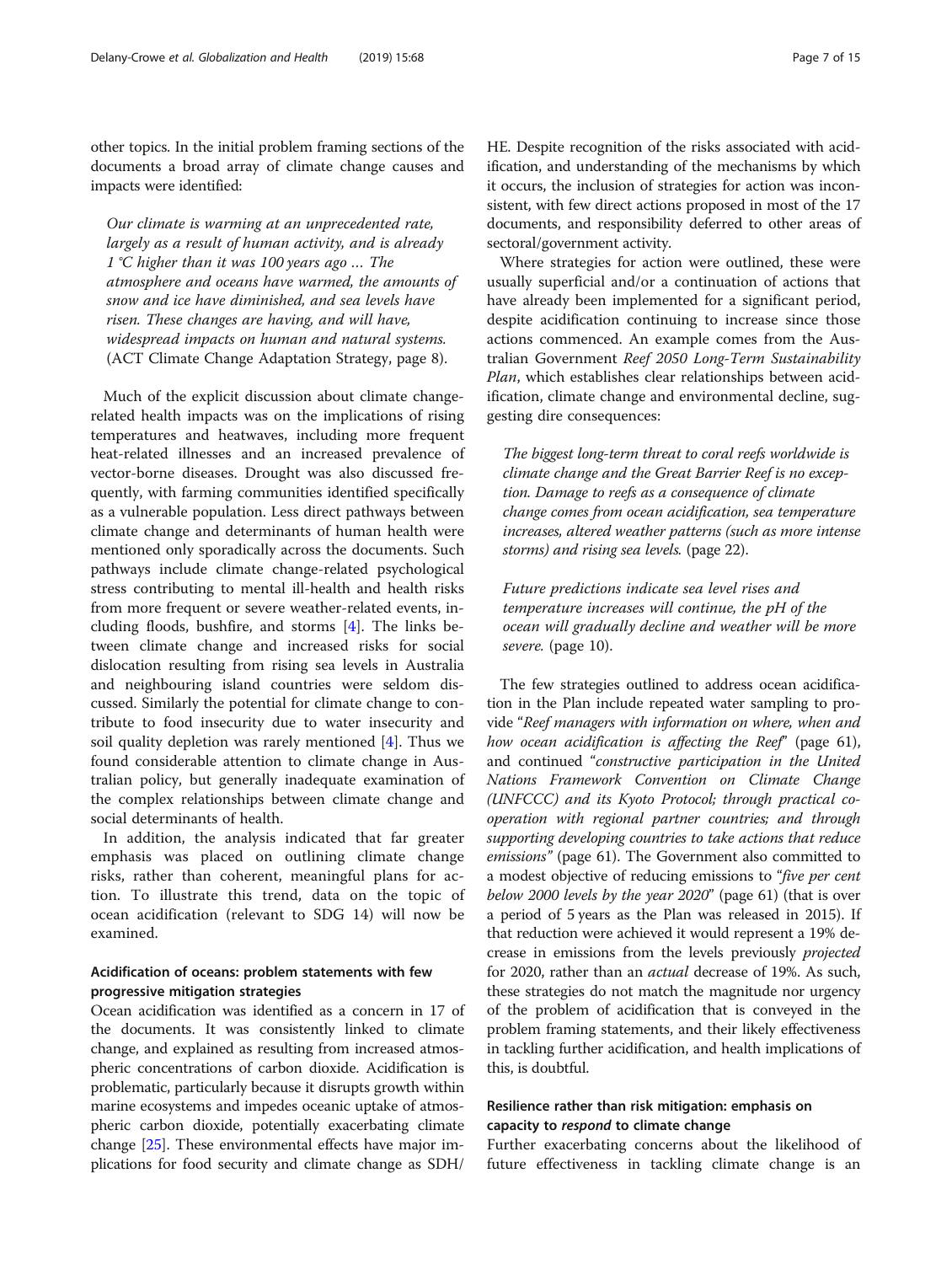overemphasis within the documents on achieving climate change resilience. This emphasis directs attention towards strategies such as vulnerability assessments, risk identification and management, and activities to adapt to changing climates:

We will continue to build resilience to a changing climate within our natural environment and in relation to our Aboriginal and historical heritage values for future generations through:

• ongoing development and implementation of tools to support decision-making including assessing climate impacts;

• ongoing key research and monitoring programs; and.

• regulatory activity and collaboration with stakeholders.

As our understanding of actual and projected climate impacts increases we will adapt our approach accordingly. (Embracing the climate challenge Tasmania's climate change action plan, page 16).

While Queensland did not have a dedicated climate change policy at the time of data collection, a focus on achieving climate change resilience was replicated consistently throughout policies on other topics:

This strategy will incorporate measures which contribute to the resilience of the Great Barrier Reef. In addition … A number of local governments are already preparing coastal hazard management plans and other initiatives in response to the anticipated effects of climate change. (Reef 2050 Long-Term Sustainability Plan, page 23).

A focus on resilience can contribute to actions on SDH factors such as urban form or food security to moderate health impacts of climate change. However, our findings suggest that a focus on resilience is far more dominant than strategies to *mitigate* climate change. This is concerning as it may limit Australia governments' capacity to contribute to SDG 13 and channel resources away from the more difficult – but essential – task of preventing the major, multiple risks to human health that climate change presents.

## Strong leadership on marine parks, but subordinance to mining interests

Consistent with SDG 14, Australia performs strongly in designating marine parks to provide for long term protection and conservation of particular ocean sites.

Currently, marine parks exist in all Australian states and territories with coastal borders, covering 3.3 million square kilometres or 36% of Australia's oceans [\[26](#page-14-0)]. Strict legislation was identified, with national and state/ territory Acts that govern and restrict use of marine parks. All state/territory Acts indicate that they are coordinated through national legislation. This is demonstrated by a relatively cohesive approach to marine park management across Australia. Protection of marine parks can make a positive contribution to determinants of health and equity such as Indigenous people's connection to country, the health of natural environments and food security.

Despite these strengths, analysis of the marine park Acts suggests another concerning theme: the subordinance of environmental conservation to commercial interests, particularly mining interests. A prime example is from the Western Australian Conservation and Land Management Act 1984 (page 8), which states:

nothing in this Act shall derogate from the operation of the Mining Act 1978, the Offshore Minerals Act 2003, the Petroleum and Geothermal Energy Resources Act 1967, the Petroleum (Submerged Lands) Act 1982, (or) any other Act relating to minerals or petroleum.

Such allowances have the potential to reduce Australia's capacity to meet SDG 14 and to protect the contribution of marine parks to health.

## Marine ecosystem preservation: strong understanding of the problems but reactive actions

SDG 14 advocates sustainable use of oceans to manage and mitigate the threats associated with marine pollution, resource depletion and climate change. Action is essential to prevent further pressure on marine ecosystems and the health risks related to determinants such as compromised food security, loss of employment (e.g. tourist industry), and psychological stress from damage to revered ecosystems such as the Great Barrier Reef [[27\]](#page-14-0).

Our analysis reflects clear recognition of the wide variety of threats to marine environments, and the mechanisms causing these threats. Threats stem from increasing coastal development and pollution of coastal waters. The policies emphasised that pollution is driven particularly by fresh-water run-off from stormwater and agricultural lands. This run-off typically contains elevated levels of sediments, pollutants and nutrients, which may slow the growth of seagrasses and other species, while promoting the growth of invasive pest species. However, strategies within the documents focus primarily on reactive actions to counter problems after they have already eventuated.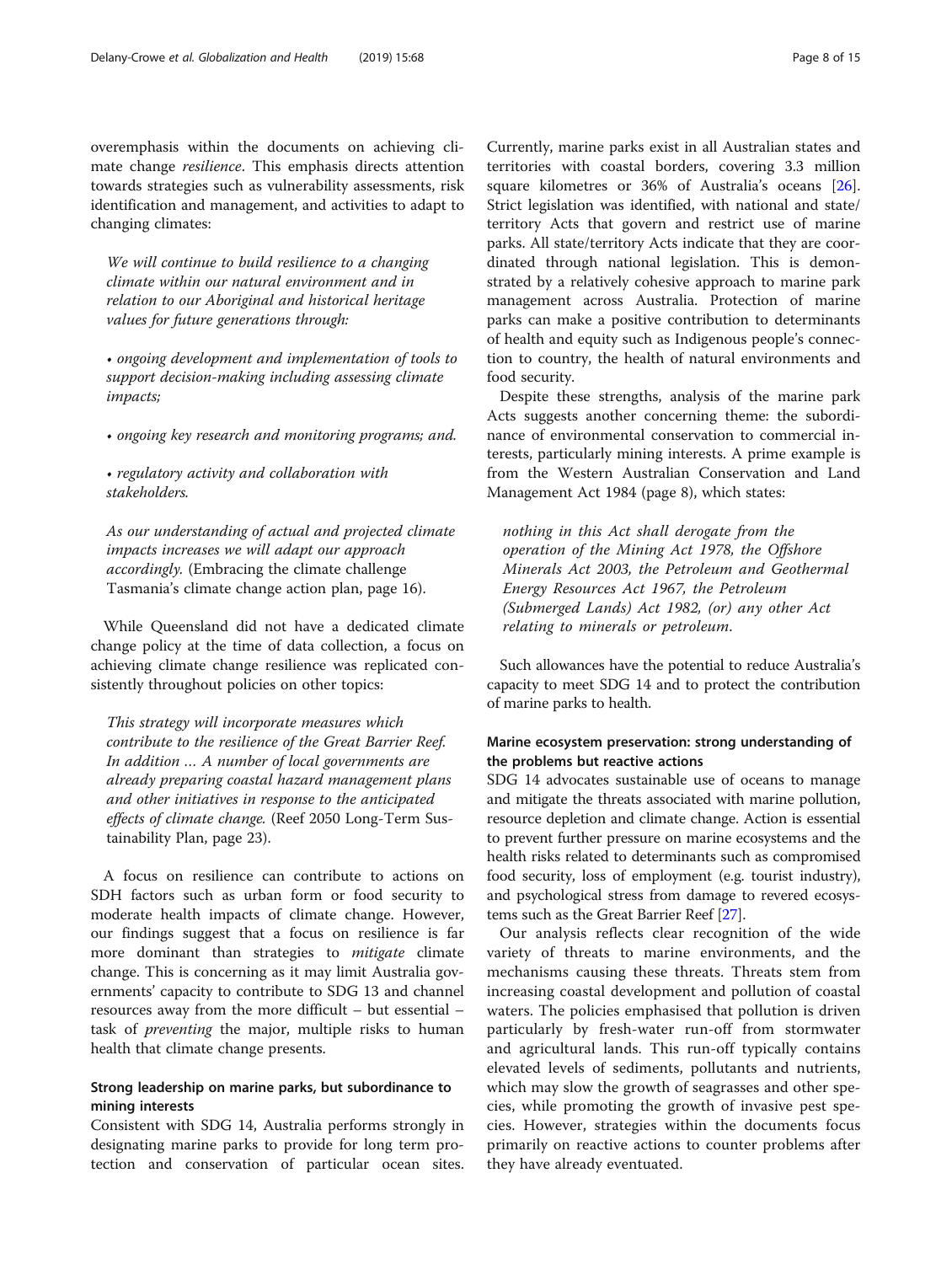One driver for the reactive approach is that there is little evidence in the policies of meaningful intersectoral strategising between environment and agricultural departments. Within the policies discussion of the agricultural sector focusses primarily on outlining how climate change will threaten future food production, and on monitoring environmental contaminant levels in food. Furthermore, the need to preserve the health and flow of rivers to service irrigated agriculture is a key driver for three Commonwealth Government policies. The apparent lack of collaboration to change detrimental agricultural practices, limits the power of environment departments to address the root causes of current problems, instead focusing attention on efforts to manage their effects.

Furthermore, it is acknowledged that continuing degradation of coastal ecosystems will exacerbate, and be exacerbated by, climate change. However, coastal protection strategies are largely administered separately from climate change action plans.

Thus there are several ways in which the potential for Australia environment sector polices to contribute to SDG 14 and protect the role of marine ecosystems in health appears to be limited by lack of coordination between relevant areas of policy.

## Balancing the human economic value of fisheries with ecosystem conservation

Preventing over-fishing is a key area of action in all jurisdictions and is fundamental to SDG 14, and also a significant factor affecting food security and health of natural environments as determinants of health. All 16 dedicated fishing related policies and Acts covered a range of issues (such as management of fish stock numbers in freshwater and ocean waterways, monitoring long term trends, development of local fisheries management plans, catch limits and fishing licenses). The documents reflected relatively consistent goals, emphasising a need to balance the interests of commercial and private fishers with ecological conservation and fish stock sustainability.

Despite some overall consistency, considerable differences were evident between jurisdictions, driven by the application of different values, about which interests should be prioritised. For example environment sector plans in the geographically small and landlocked Australian Capital Territory (ACT) referred to three primary water uses: Conservation, Water Supply, and Drainage and Open Space. Within each of these categories, a number of secondary uses were permitted provided that they were generally compatible with the primary uses. Such secondary uses included recreation (fishing, boating, swimming). Positioning fishing as a secondary use makes it less important than conservation of waterway ecosystems and biodiversity. It is important to note though because the ACT is landlocked its policies do not govern ocean fishing.

The strong emphasis on conservation in the ACT contrasts to varying extents with the value placed on preserving opportunities for fishing, economic gain and production in other jurisdictions. Although environmental sustainability is still a theme in these jurisdictions, the main focus is on sustaining environmental assets so that these can continue to be used. Fish stocks and associated ecosystems are valued primarily for the purposes of economic development, and to sustain the perceived "right" of individuals and commercial operators to fish for personal consumption or business pursuits:

The Northern Territory's fish stocks and aquatic habitats will be managed to maintain a quality recreational fishing experience for current and future generations. (Northern Territory Recreational Fishing Development Plan 2012–2022, page 4).

Again, across the data set, few references to fishing practices, or strategies to control these, were included in climate change policies. This was surprising given the strong links between warming oceans, severe weather events, declines in fish numbers and degradation of waterways  $[28]$  $[28]$  $[28]$ . To contribute to SDG 14 and protect fisheries as important contributors to food security, Australian governments should prefer the approach of the ACT, to prioritise protection of the aquatic ecosystems that underpin sustainable fisheries.

## Sporadic leadership detracts from a comprehensive national approach

Our findings indicate that weak national leadership may stifle progress towards SDGs 6, 13 and 14 and weaken environment policy action on SDH/HE. The extent to which national policy documents provide meaningful and effective national leadership is unclear for three reasons.

1. The Australian Government is directly responsible for *few* actions within national environment policies. Furthermore, most often Australian Government responsibility is contained to very specific tasks that are unlikely to prompt broad scale change, or to demonstrate leadership, for example:

Audit of existing waste infrastructure and local capability in selected remote Indigenous communities as part of essential services audit under the National Indigenous Housing Partnership. (National Waste Policy, page 15)

2. Responsibility for implementation in the national policies is largely devolved to state, territory and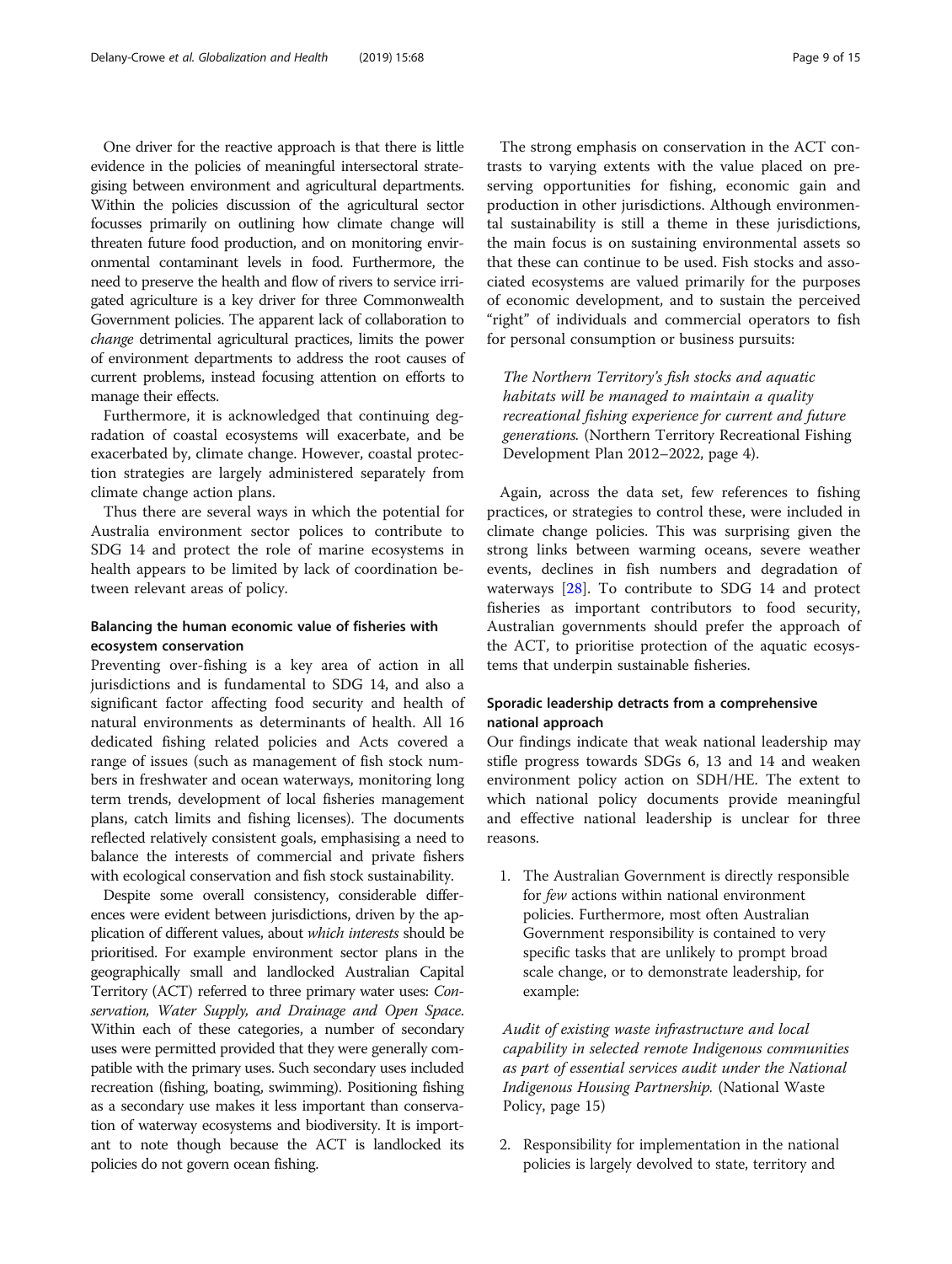local governments. However, this generally occurs in a vague and non-specific way. For example, it is made clear that the national policies serve to "guide" or "advise" the work of other governments, or to suggest "what can we do", rather than designating clear responsibility or accountability for action. Furthermore, in the implementation plans attached to the national policies, specific governments are usually not identified. Responsibility is most often devolved generically to "State and Territory Governments" or "All Governments". Responsibility is also sometimes assigned to generic groups of non-government stakeholders as in the example below:

#### Priority for action 2:

Building ecosystem resilience in a changing climate

| Action                                                                                                                                                | <b>Responsibility</b>                                                          |  |
|-------------------------------------------------------------------------------------------------------------------------------------------------------|--------------------------------------------------------------------------------|--|
| <b>Subpriority 2.1 Protecting diversity</b>                                                                                                           |                                                                                |  |
| A9 Enhance and expand the National Reserve System and<br>the national system of Marine Protected Areas.                                               | All governments, private<br>landholders                                        |  |
| A10 Develop a national approach for off-reserve and<br>multiple-use reserve conservation in priority areas.                                           | All governments, private<br>landholders, non-government<br>organisations       |  |
| A11 Maintain and enhance in situ and ex situ conservation<br>measures as part of an integrated approach to conserve<br>species and genetic diversity. | All governments, science sector,<br>Indigenous peoples, private<br>landholders |  |

(National Biodiversity Conservation Strategy, page 57) One exception to the generally generic attribution of responsibility is where specific natural resources are discussed, such as the Great Barrier Reef, and more specific jurisdictional designations of responsibility are made.

3. The wording used in the national policies is vague and left open to interpretation. Use of vague language may limit the power of the national strategies in stimulating meaningful action:

development of appropriate management and, if required, disposal strategies where appropriate … .

Continued government encouragement of best practice waste management and resource recovery for construction and demolition projects. (National Waste Policy, emphasis added)

## Doubtful policy translation to action due to relative lack of evaluation and monitoring

Overall, the researchers struggled to identify detailed, consistent plans for ongoing evaluation and monitoring of policy implementation across all policies in any of the jurisdictions. Most of the policies did not explain how progress would be monitored or whether there were budgets allocated to facilitate implementation. This is likely to impede the ability of Australian governments to accurately monitor progress in addressing environmental threats to health, and in achieving SDGs 6, 13 and 14.

#### **Discussion**

Australian policy has several strengths in regard to progressing SDGs 6, 13 and 14 and, simultaneously, this means action is being taken to protect and promote human health by addressing social determinants of health. However, there are weaknesses that must be addressed. Through the lens of planetary health, current themes within Australian policy will now be examined under each of the three SDGs to consider the relevant environmental and human health implications, as well as some of the socio-political dimensions of current problems. As explained earlier, presenting a forward-looking approach to understand and shift the current nexus between environmental problems and human health impacts is a core component of a planetary health lens. As such, this discussion will consider strategies for policy improvement.

## SDG 6: ensure availability and sustainable management of water and sanitation for all

While Australia currently has relatively high quality drinking water and sanitation systems, the water related threats to human health presented by continued environmental degradation and worsened climate change are concerning. Such threats include restricted availability of adequate, clean river flows, food insecurity and potential increases in floods and the resulting social dislocation. A planetary health perspective stresses the importance of optimising governance systems [\[14\]](#page-13-0). The findings highlight a need across jurisdictions for a more cohesive, coordinated national approach to preserve water and sanitation standards and offset threats. Australian governments already invest in a coordinated approach, developed and administered through the Council of Australian Governments. Under the framework of the National Water Initiative, successive governments across Australia have also been working on a water reform agenda, which has the scope to improve coordination. To protect Australia's water supply and sanitation as determinants of health it is imperative that this type of work continue, and be sustained over the long term, resisting the damaging impacts of short-sighted political visions and jurisdictional power battles that have impeded past reform efforts [\[29\]](#page-14-0). Furthermore, given that the research findings show continued fragmentation in water system management across the country, work must also be undertaken to examine why this is, and how broader adoption of consistent approaches can be facilitated to optimise use of the resources being invested in the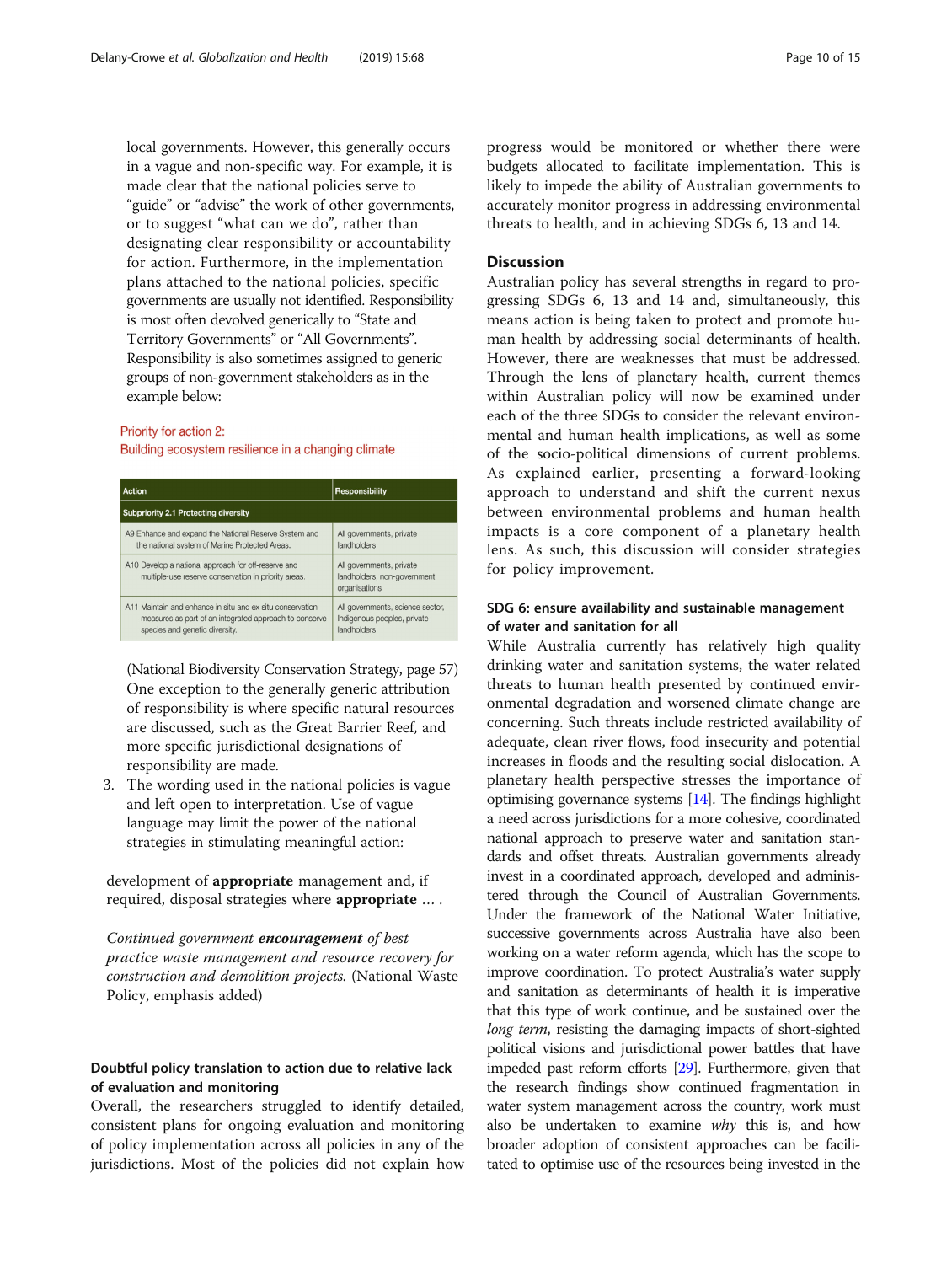national approach. Water reform work must also address the inequalities in secure water access that have emerged between rural and metropolitan systems to ensure that the SDG aspiration of water and sanitation *for all* can be realised [\[23\]](#page-13-0), and that policies on water do not exacerbate existing health inequities between city and country regions in Australia. This is particularly important to support the well-being and health equity of Aboriginal and Torres Strait Islander people living in very remote country areas.

To build greater sustainability in Australia's water supply, reform efforts must also acknowledge and challenge existing vested interests. A planetary health perspective encourages deep analysis of environmental management systems to consider how power manifests in ways that may compromise effective environmental management and human health improvements. The agriculture industry is a prime example of a powerful player. On average, agriculture uses 50–70% of the water consumed in Australia each year [[30](#page-14-0)]. This is problematic, especially given that Australia's water consumption per person is amongst the highest in the world, despite being the driest inhabited continent [\[31\]](#page-14-0). Large water withdrawals are damaging to rivers and thus likely over time to undermine the important roles that rivers have in supporting determinants of health such as food security, relationship to Country, and the health of natural environments.

Currently, the way that water is governed in Australia is not optimal. Siloed divisions of accountability and action direct responsibility for water system management to the environment sector while many of the levers for change remain unaddressed in other sectors. The relative silence on policy strategies to reduce the water consumption of the agricultural industry reflects siloed structures, but also the role of broader neoliberal government ideologies that privilege economic productivity in shaping policy responses. Many of the changes humans have made to freshwater rivers, such as diversions, and to land, such as clearing and deforestation, have occurred to support agricultural activities and other human resource production [\[31\]](#page-14-0). The majority of Australia's surface water resources are also still used to service irrigated agriculture [[31](#page-14-0)]. The amount of water used in agricultural production means that current, unsustainable production activities are likely to have much more impact than domestic water use. Furthermore, Australian cities only recently started to pay attention to adopting the principles of water sensitive urban design and have a long way to go before these aspirations become good practices [\[32\]](#page-14-0). This means that while the environment sector can impose water restrictions on private consumers and encourage water saving measures in the areas it controls, its power to conserve water remains limited. To achieve a truly sustainable approach to preserving Australia's water resources, and protecting access to secure, affordable safe water as a determinants of health, it is, therefore, imperative that stronger synergies be achieved across environment, agricultural and urban planning policies [\[9\]](#page-13-0).

## SDG 13: take urgent action to combat climate change and its impacts

Some understanding of the population health impacts of climate change on human well-being is evident in environment sector policies and so, to a degree, this reflects a planetary health perspective. Recognition of such relationships is an important step in progressing towards SDG 13. However there are areas of climate action where improvements are vital.

While Australian environment policies reflect understanding of the causes of climate change, the predominant focus remains on strategies to build community and system resilience to adapt to and accommodate these changes. It must be acknowledged that Australian mitigation strategies, in and of themselves, can have only a small impact on reducing the global greenhouse gas emissions that drive climate change. However, it is vital that all governments act to mitigate climate change, otherwise a tragedy of the commons will result. The tragedy of the commons is a situation in a shared-resources system, such as the global natural environment, where individual users act independently in pursuit of their own self-interests contrary to the common good to deplete the shared resources that all users depend on [\[33](#page-14-0)]. As such, a focus on resilience in Australian policy is important, but will be futile in protecting human wellbeing in Australia or globally without concurrent, strong action to mitigate climate change [\[34](#page-14-0)].

The findings of this study suggest that both the siloed organisation of policy and the strong economic focus of governments limit the power of the environment sector to deliver mitigation strategies. Given that decision making in all departments influences climate change, and that climate change is an increasingly influential determinant of human health globally [[35\]](#page-14-0), it does not make sense for action on climate change to be regarded only or primarily as environment sector business. Instead it should be positioned as whole-of-government business, with mandated and genuine collaboration across all sectors to halt environmental degradation and reduce greenhouse gas emissions [\[9](#page-13-0)]. Such a whole-of-government approach can be overseen by a central agency, with particular actions delegated to specific agencies across governments. This approach also offers the potential for more effective integration of a social determinants of health lens across policy areas.

Achieving a whole-of-government approach to climate change will necessitate clear and consistent articulation of the links between climate change and the broader agendas (particularly the economic imperatives) of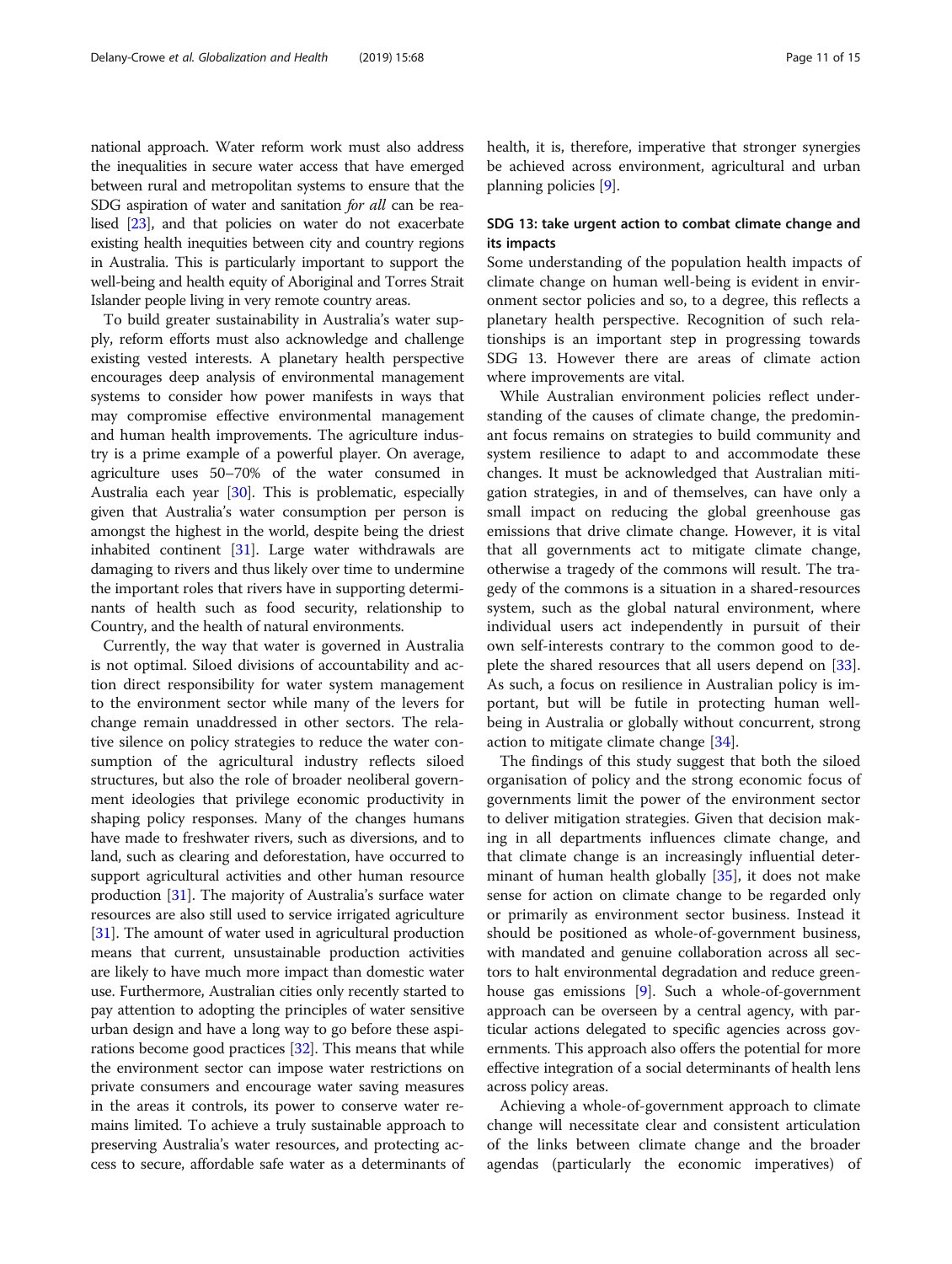neoliberal governments [[34\]](#page-14-0). It will also involve utilising the collaborative intent of the SDG framework as a basis for building innovative and strong partnerships between governments, civil society and willing private sector partners, who can work together to use relevant technologies and build capacity [[9,](#page-13-0) [36\]](#page-14-0).

The public health sector of governments could assist by mobilising a planetary health agenda and re-orientating understandings of climate change as an 'environmental issue' to understanding of it as a whole-of society issue with major implications for human health [\[30\]](#page-14-0). This could be best done by offering effective, realistic and sustainable solutions for combating global warming, and supporting these with evidence and argument about the value of such measures for health and health equity. Focussing only on problems without also providing feasible strategies for effective change may be counterproductive by representing current environmental problems as bleak and unresolvable [\[34\]](#page-14-0) and by underestimating the role Australia can play within this global agenda. Furthermore, the potential for whole-of-society benefit should be articulated, emphasising how human well-being and equity for all can be optimised through effective and well-coordinated mitigation action [\[9](#page-13-0)].

Another issue raised by the research is that currently climate change problem framings and resilience strategies direct disproportionate emphasis to populations living in vulnerable circumstances. Such emphasis is justified to an extent. People in vulnerable circumstances, such as low income earners and Indigenous peoples, are already more likely to experience illhealth and reduced life expectancy in Australia and around the world  $[4]$  $[4]$ . Climate change will worsen living conditions, and disproportionally affect those without good access to supportive systems and infrastructure, further compounding disadvantage [[4](#page-13-0)]. Furthermore, there are groups for whom climate change effects will be particularly devastating; this includes farmers who suffer greatly during drought, flood and extreme temperatures as well as people living near the coast, whose homes may become inhabitable as a result of rising sea levels. However, the current emphasis on groups living in particular circumstances in policy encourages the perception that impacts will be largely restricted to these groups. This is not true as climate change will affect health and well-being across all population groups [[34](#page-14-0)]. Therefore, those seeking to influence the debate about climate change and health must emphasise its *broad* impact, further appealing to the need for action from all sectors. Given the power of economics in influencing governance models, quantifying the likely costs of inaction in all sectors, and contrasting these costs with the enormous public health dividends of more effective reduction in greenhouse gas emissions

and natural-resource management could offer an effective strategy [\[34](#page-14-0)].

#### SDG 14: conserve and sustainably use the oceans, seas and marine resources for sustainable development

A strength of current Australian policy is ongoing commitment to the preservation of protected areas, including marine parks. Evidence on planetary health indicates that maintaining protected areas is essential to preserve biodiversity within marine ecosystems, increase fish numbers and support employment in strong nature based tourism industries [\[37\]](#page-14-0). However, outside of protected areas, current management approaches are concerning.

Policy and legislative control of fishing and ocean use in Australia is fragmented. Australia is already experiencing dwindling populations of some fish species that are caught for consumption and sale  $[6]$  $[6]$ . This is affecting the ecological balance of marine environments. On a global scale, similar problems exist, evidenced by a consistent decline in overall fish stocks and biodiversity during at least the past three decades [\[38\]](#page-14-0). This suggests that the predominant neoliberal values expressed in Australian ocean fishing policies, which prioritise economic interests and a perceived right to fishing over conservation [\[13](#page-13-0)], outside of designated marine parks are not supporting progress towards SDG 14, and may undermine sustainable fisheries contribution to food security as a determinant of health. Our findings suggest a need for stronger national leadership in this area, similar to that provided when marine parks were established, in order to offer strict controls over fisheries. Controls should aim to preserve existing stocks, and prevent further declines. A nationally coordinated approach to governing fishing would need to include multiple sectors, and to incorporate actions to protect natural resources from unfettered commercial interests. A more integrated approach is essential since fish populations are strongly influenced by the overall health of marine ecosystems, and these are currently threatened by various human activities apart from fishing [\[6](#page-13-0), [26](#page-14-0)].

Fish should also be managed as part of the ecosystems in which they live, rather than being treated in isolation. An ecosystem-based approach goes beyond static catch quotas and involves continuous and responsive management to ensure that ecosystems can respond to climate change threats, and that all components of marine environments can be supported to flourish [\[28\]](#page-14-0). SDG 14 advocates for an expansion of research and monitoring to support conservation of marine environments. While regular monitoring is currently supported and resourced in many relevant areas of environmental management, such as monitoring of ocean acidification, this generally does not result in the monitoring of *all* components of an ecosystem in a way that recognises their intrinsic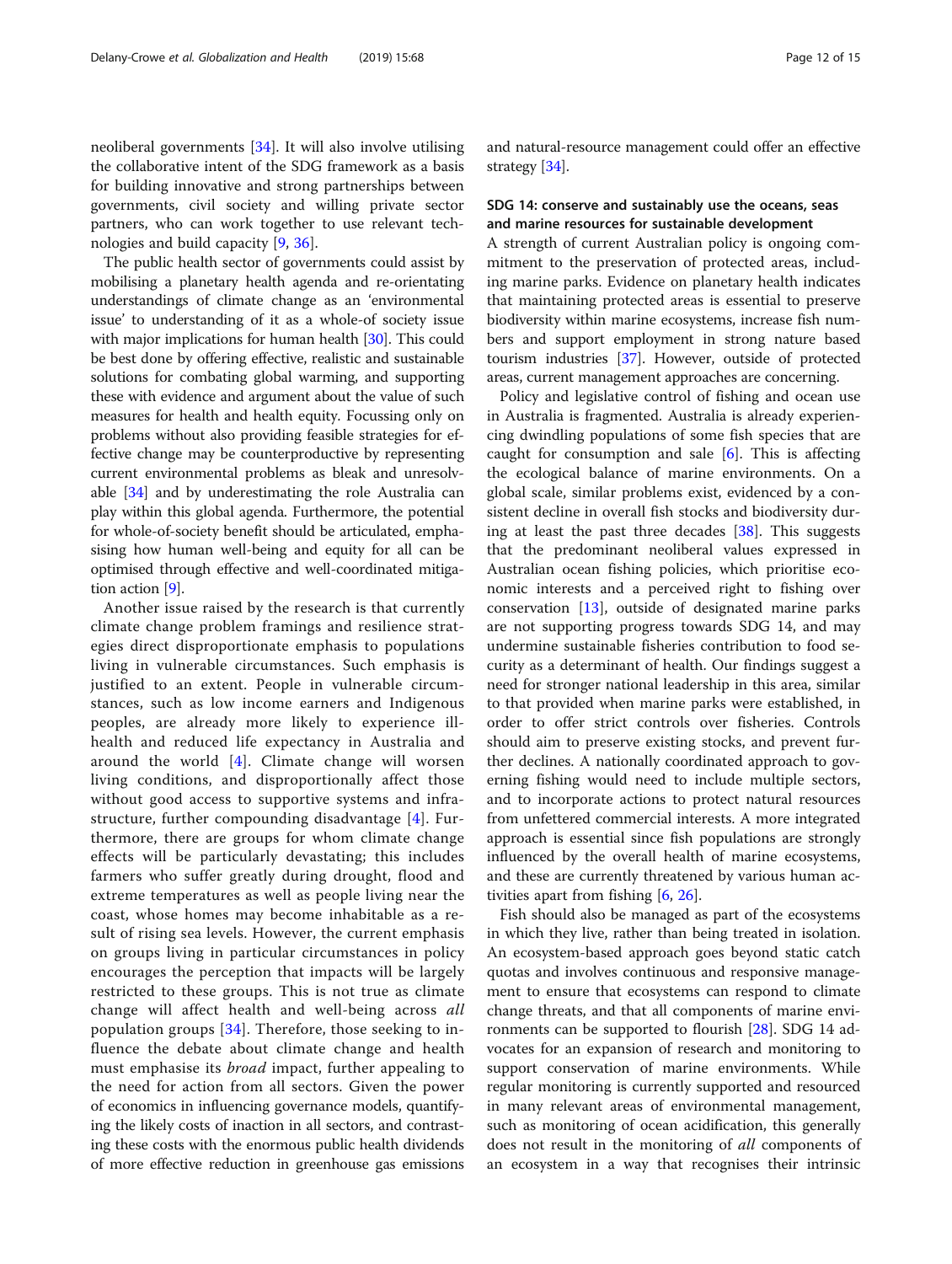interconnections. Furthermore, resourced commitment to monitoring and evaluating the success of Australia's own policy actions appears weak. More evaluation will show whether current policy action in Australia is proving effective in offsetting environmental risks before they translate into worsened human health, and create irreparable, widespread degradation of the environmental systems upon which human life relies.

A planetary health perspective also positions Australia's responsibility to develop effective marine ecosystem management within a global context. The SDG framework highlights the interconnected nature of decisions made in countries around the world, emphasising shared accountability for positive change. Recognising the global health and health equity implications that will result from poor management of marine ecosystems and climate change mitigation highlights Australia's obligation to address these issues effectively as a responsible global citizen. For example, food security as a determinants of health in many low-latitude low income nations is dependent on seafood [[39](#page-14-0)]. Over the past three decades though, the worst declines in fish stocks have been in lower-latitude, low income nations [\[39\]](#page-14-0). Continued ocean warming is likely to drive remaining fish and shellfish species from low to high latitudes, potentially reducing fish catch even further in these regions, and globally by up to 30% by 2050 [\[25,](#page-13-0) [28\]](#page-14-0). Reductions in water oxygen levels and ocean warming mean that fish are also likely to get smaller in size, and coral reefs (essential for fish breeding and tourism) will be further degraded [\[28](#page-14-0)]. The implications of these trends are likely to hit low and middle income countries hardest [\[4\]](#page-13-0). Wealthy nations like Australia have compensated for declining fish stocks through intensive aquaculture production, by importing seafood from low and middle income nations at relatively low cost and by developing vitamin supplements [[39](#page-14-0)]. Low income countries have fewer alternatives to make up for the shortfalls in population access to dietary nutrients, however, particularly as increased exports from these countries to wealthier nations are depleting fish stocks [\[39](#page-14-0)]. Imported fish and vitamin supplements are usually expensive, limiting access for those living in low income nations. As a result, communities are often forced to rely on what they can source locally and, increasingly, on less-nutritious processed foods [[39](#page-14-0)]. We argue that high income countries, such as Australia, have an obligation to preserve their own local resources, to limit the export demand on low and middle income nations, and to take proactive action to reduce their impact on global marine ecosystems to prevent a worsening of global health inequities – now and in the future.

#### Limitations of this study

This study conducted a census of all relevant policy documents and selected legislation to generate a comprehensive view of the environment policy landscape in all Australian jurisdictions. However, this approach has some limitations. To ensure a census of policy documents, data collection had to be bounded by set time periods. This meant that new documents could not be analysed as they were released or as policy directions changed. In addition, while the content of policy documents and legislation have a strong influence on the implementation activities of governments, these are not the only documents that influence government activity, and in some instances only parts of policies and legislation will be implemented by governments. As such, a more comprehensive understanding of government intent in the environment sector could be derived from also studying implementation activity and budget allocations. However, this was outside the scope of the current project. The authors also acknowledge that further insights into the topic of this paper could be gleaned from studying policies from all government sectors to determine what actions are being taken in all policy portfolios. The broader research from which this paper is drawn focussed on policies from four sectors (environment, justice, urban planning and energy), and also considered whole-ofgovernment strategies (such as strategic plans) where these included goals related to the sectors of interest. However, government actions beyond this were not examined during the research. Furthermore, the design of the study did not allow direct evaluation of the population well-being impacts of policy interventions, instead links between the content of the documents and population health and equity were theorised by the researchers using existing literature and theoretical perspectives.

#### Conclusion

The social determinants of health and the SDGs are intimately connected  $[12]$ . This paper has presented an analysis of the strengths and weaknesses of Australian environment sector policy in the pursuit of SDGs 6, 13 and 14, and in addressing social determinants of health to protect and promote human health equitably. We identified some strengths, including recognition of the importance of acting on climate change, the strict control of designated conservation areas and recognition of the need to preserve water and sanitation systems in the context of future threats.

However, a lack of comprehensive frameworks to address all drivers of climate change, and weaknesses in the management of waterways and marine ecosystems, still pose serious risks to the future of the natural environment and human well-being. While it is clear that promising policy directions are being pursued in several jurisdictions of Australia, current environmental risks are being compounded by weak national leadership. To address these risks more effectively, and to achieve the SDGs, our findings indicate that policy coherence across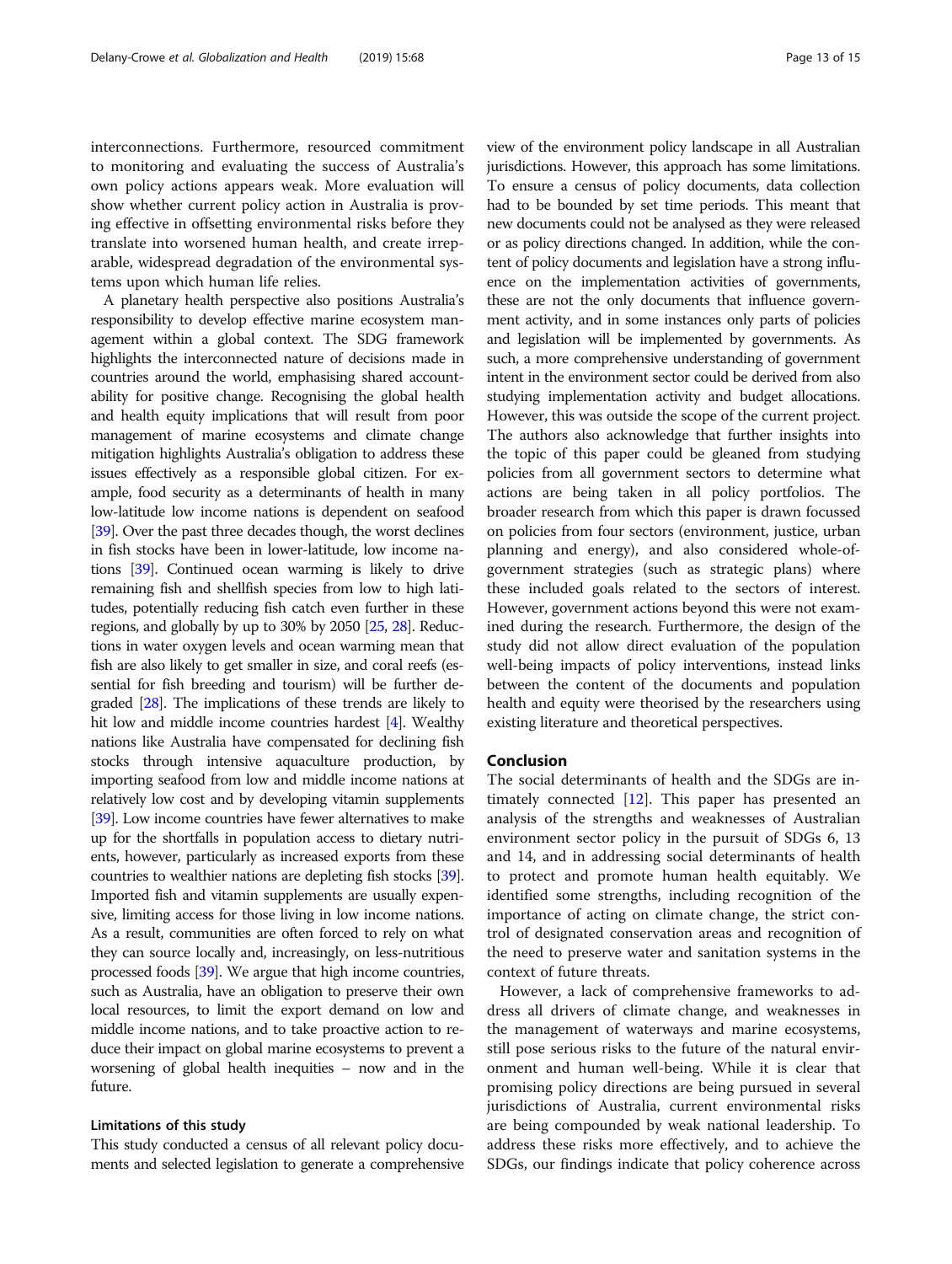<span id="page-13-0"></span>sectors and national coordination must be improved. In particular, a more comprehensive intersectoral approach to climate change mitigation is essential, which must acknowledge the interconnections between all elements of ecosystems, and be supported by cost-benefit analyses. An emphasis on the risks of climate change must also be accompanied by practical strategies for change, emphasising how climate change mitigation can improve quality of life for all.

Action to restore biodiversity and prevent further degradation will require major long term reinvestments to reverse environmental deterioration. This will necessitate political commitment to a vision of a sustainable and health-enhancing natural environment. Planetary illhealth is in part a product of the neoliberal ideology that dominates policy in Australia. This ideology creates policies that emphasise short-term economic interests, at the expense of protection for the natural environment. Shifting this focus and respecting the interconnectedness of human well-being and the natural environment is essential to progress the cohesive social agenda that underpins the SDGs, and, ultimately, will be vital to sustain human life on Planet Earth.

#### Acknowledgements

The authors acknowledge the contribution of Professor Colin MacDougall, Professor Dennis McDermott and Dr. Patrick Harris who advised on the research design, guided the conduct of the broader research and contributed sectoral-based expertise. Emily Riley also assisted with data collection and analysis.

#### Ethical approval and consent to participate

This research project has been approved by the Flinders University Social and Behavioural Research Ethics Committee (project number 7176). The results in the paper are drawn from a document analysis, so consent for participation was not relevant here.

#### Authors' contributions

TDC led the writing of this paper and managed the data collection and analysis. DM provided theoretical and conceptual guidance and critically reviewed drafts of the paper. FB and MF co-designed the study, assisted with interpreting the research findings and critically reviewed drafts of this paper. MM undertook some of the data analysis and critically reviewed paper drafts.

#### Funding

This work was supported by the Australian Research Council (ARC) (Grant: DP160100244).

#### Availability of data and materials

Document lists and coding summaries are available from the authors upon request.

#### Consent for publication

Not applicable

#### Competing interests

The authors declare that they have no competing interests.

#### Author details

<sup>1</sup>Southgate Institute for Health, Society and Equity, Flinders University, Adelaide, Australia. <sup>2</sup>Sustainability Policy Institute, Curtin University, Adelaide, Australia.

#### References

- 1. OECD, OECD Environmental performance reviews: Australia 2019. 2019, OECD Publishing: Paris.
- 2. Jackson W, et al. Australia state of the environment 2016: Overview. 2017. Canberra: Australian Government Department of the Environment and Energy.
- 3. Cresswell I, Murphy H. Australia state of the environment 2016: biodiversity, independent report to the Australian Government Minister for the Environment and Energy. 2017. Canberra: Australian Government Department of the Environment and Energy.
- 4. Haines A, et al. Climate change and human health: impacts, vulnerability and public health. Public Health. 2006;120(7):585–96.
- 5. Clark G, Johnston E. Australia state of the environment 2016: coasts, independent report to the Australian Government Minister for Environment and Energy. Canberra: Australian Government Department of the Environment and Energy; 2017.
- 6. Evans K, Bax N, Smith D. Australia state of the environment 2016: marine environment. 2017. Canberra: Australian Government Department of the Environment and Energy.
- 7. Horton R, Lo S. Planetary health: a new science for exceptional action. Lancet. 2015;386(10007):1921–2.
- United Nations, Transforming Our World: The 2030 Agenda for Sustainable Development 2016.
- 9. Morton S, Pencheon D, Squires N. Sustainable development goals (SDGs), and their implementation: a national global framework for health, development and equity needs a systems approach at every level. Br Med Bull. 2017;124(1):81–90.
- 10. De Paula, N., What is planetary health? Addressing the environment-health nexus in Southeast Asia in the era of the Sustainable Development Goals: opportunities for International Relations scholars. Revista Brasileira de Política Internacional, 2018. 61(1).
- 11. World Health Organization. Intersectoral Action for Health: Addressing health and environment concerns in sustainable development. Geneva: World Health Organization; 1997.
- 12. World Health Organisation. SDGs Global Action Plan: Healthy Lives and Well-being for All 2019 [cited 2019 July 2]; Available from: [https://www.who.](https://www.who.int/sdg/global-action-plan) [int/sdg/global-action-plan.](https://www.who.int/sdg/global-action-plan) Accessed 12 Feb 2019.
- 13. Prescott SL, Logan AC. Planetary health: from the wellspring of holistic medicine to personal and public health imperative. EXPLORE. 2018;15(2):98–106.
- 14. Prescott S, et al. The Canmore declaration: statement of principles for planetary health. Challenges. 2018;9(2):31.
- 15. Miller, C. and L. Orchard, Australian public policy: progressive ideas in the neoliberal ascendency. 2014: Policy Press.
- 16. Baum F, et al. Qualitative protocol for understanding the contribution of Australian policy in the urban planning, justice, energy and environment sectors to promoting health and health equity. BMJ Open. 2018;8(9): e025358.
- 17. Wilkinson RG, Marmot M. Social determinants of health: the solid facts. Copenhagen: World Health Organization; 2003.
- 18. Solar O, Irwin A. A conceptual framework for action on the social determinants of health; 2010.
- 19. Marmot M, et al. Closing the gap in a generation: health equity through action on the social determinants of health. Lancet. 2008;372(9650):1661–9.
- 20. Liamputtong P And D. Ezzy, Qualitative Research Methods. 2006, Melbourne: Oxford University Press.
- 21. Bacchi, C., Analysing policy: What's the problem represented to be? 2009: Pearson.
- 22. Dahlgren G, Whitehead M. Policies and strategies to promote social equity in health. Stockholm: Institute for future studies; 1991.
- 23. Godden L. In: Troy P, editor. Property in urban water: Private rights and public governance, in Troubled Waters Confronting the Water Crisis in Australia's Cities. Canberra: Australian National University E Presss; 2008. p. 157–85.
- 24. McLean J. Water injustices and potential remedies in indigenous rural contexts: a water justice analysis. Environmentalist. 2007;27(1):25–38.
- 25. Fabry VJ, et al. Impacts of ocean acidification on marine fauna and ecosystem processes. ICES J Mar Sci. 2008;65(3):414–32.